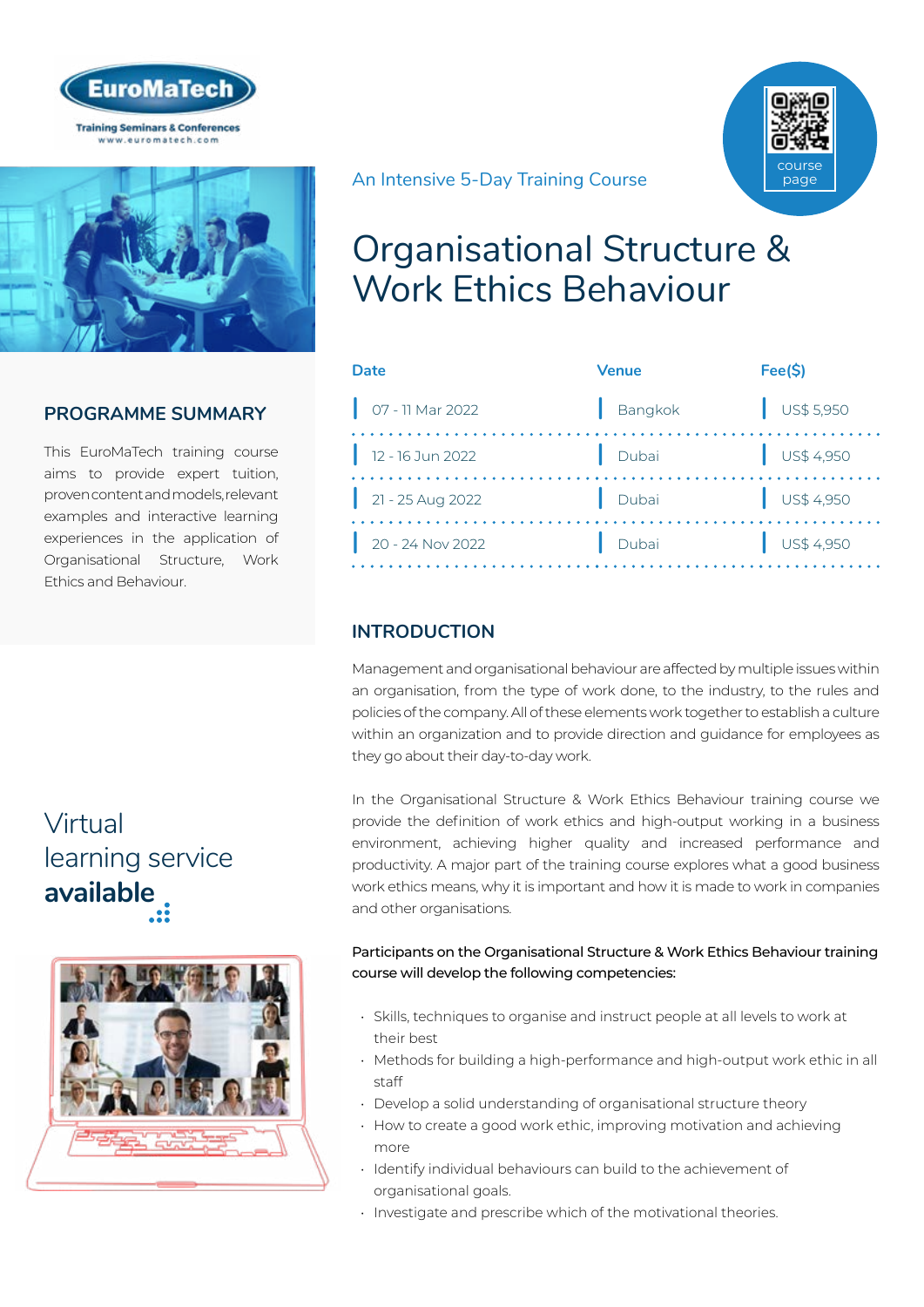### **TRAINING METHODOLOGY**

Participants on the Organisational Structure & Work Ethics Behaviour training course will learn by active participation through the use of exercises, syndicate and group discussion, training videos and discussions on relevant types of accidents and "real life" issues in their organisations.

### **In-house Training**

EuroMaTech is capable of conducting this training programme exclusively for your delegates. Please e-mail us on inhouse@euromatech.ae for further information and/or to receive a comprehensive proposal.





**Email Address:** info@euromatech.ae

**Website:** www.euromatech.com

### **WHO SHOULD ATTEND**

The Organisational Structure & Work Ethics Behaviour is an ideal and possibly essential course for:

- Team leaders, supervisors, professionals at all levels
- Newly promoted professionals
- Those seeking greater responsibility

A good organisational structure and policies are required in order to define acceptable behaviour and promote higher standards. Knowing about the nuances of professional ethics is essential to establishing a harmonious, productive workplace.

### **PROGRAMME OBJECTIVES**

#### Attendance to the Organisational Structure & Work Ethics Behaviour training course will enable the delegates to:

- Know how to direct and influence using goal setting, the right type of supervision, inspiring leadership, continuous learning, points of power and stronger relationships
- Use Kaizen other scientific methods to drive business improvement
- Understand the right management leadership models to support highoutput work team
- Learn the guidelines for encouraging and creating high-output work ethics and productivity based conduct in the workplace
- Learn and apply the concepts of Leadership and management as they relate to individual behaviours to encourage a good work-ethic
- Be able to understand and implement key theories of human behavior to improve both individual and group effectiveness, efficiency and positive behaviours.
- Improve their own personal communication skills: active listening, feedback, speaking, nonverbal behaviours

## **QUALITY CERTIFICATIONS & ACCREDITATIONS**

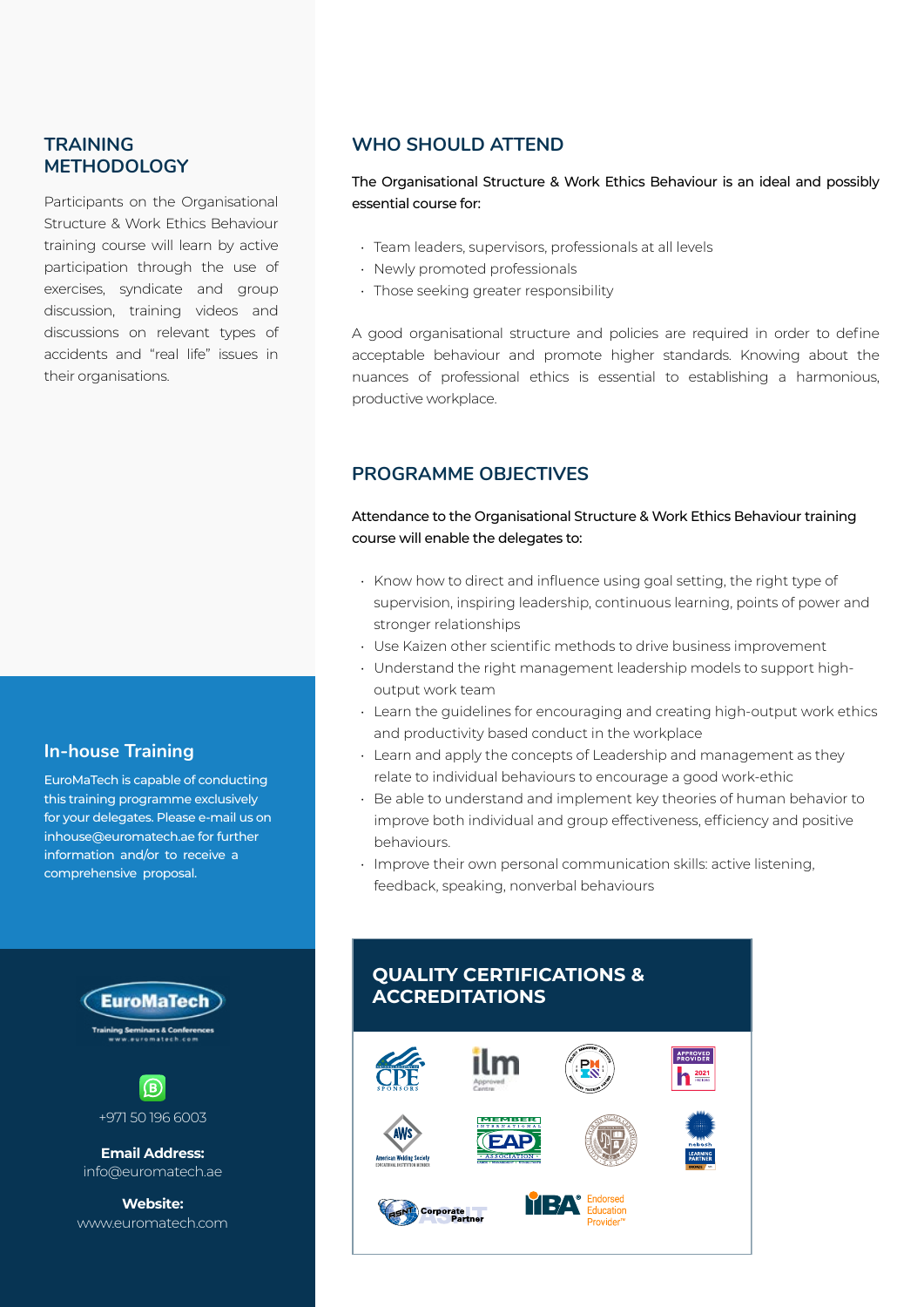# **COURSE OUTLINE**



### **Day 3**

#### Understanding How to Create and Effective Organisational

- Practical guidelines for better work ethic conduct in the workplace
- How to put the right people in the right places — some employees make better role models for your organization than others
- Ways to encourage employees to follow standards,
- Effective policies and procedures that will boost productivity
- Application exercises and case studies

# **Day 1**

#### Organisational Structures

- What is organisational structure? A detailed introduction to the theory and practice
- Why you should develop a planned structure for your organization, department or team
- Human Behaviour Part I: Hierarchy of Needs, Motivation Factors, Theory X/Y
- Human Behaviour Part II: ERG and Expectancy Theory
- An examination of future possible trends in organisational structures
- Application exercises and case studies

### **Day 4**

#### The Link between Ethics and Behaviours

- A high-performance business check-list that to maximise productivity and achieve more
- Practical guidelines for goodwork ethical conduct in the workplace
- Driving ownership, responsibility and empowerment
- How to ensure best practice standards and they're being followed
- How to build a high-output business team culture and structure
- Application exercises and case studies

# **Day 2**

#### Measuring Work-Ethics and High Output Work Team

- How to measure productivity, individual and team output and work ethic
- A comparison of business performance and work ethics in other countries,
- Varying global standards and measures of productivity
- Managing change with different organisational structures
- How to deal with mistakes and ensure they don't happen again
- Application exercises and case studies

# **Day 5**

#### Organisational and Individual Behavioural Dynamics

- The influence and effect of goal setting, supervision, inspiring, learning, points of power and relationships on individual and group behaviour
- Communication: active listening, feedback, speaking, non-verbal behaviours
- Growing a high-performance team: teamwork, team leadership; Matrix teams: cross-functional teams, forming, storming, norming, performing, etc.
- Organisational Behaviour: elements, models, organization development, action learning
- Organisational behaviour bestpractices that help to foster positive change



Employee Assistance Certification Commission (EACC), an autonomous credentialing body established by EAPA to maintain and administer all aspects of the CEAP® program, has approved this course for 25 professional Development Hours (PDHs).

The use of this logo is not an endorsement by EAPA of the quality of the course. It means that this course has met the EAPA's criteria to the pre-approved<br>for CEAP® certification or recertification PDHs.



This activity has been pre-approved by the Human Resources Certification Institute (HRCI). Participants attending this training session are entitled to receive: **25 General Recertification Credit Hours**